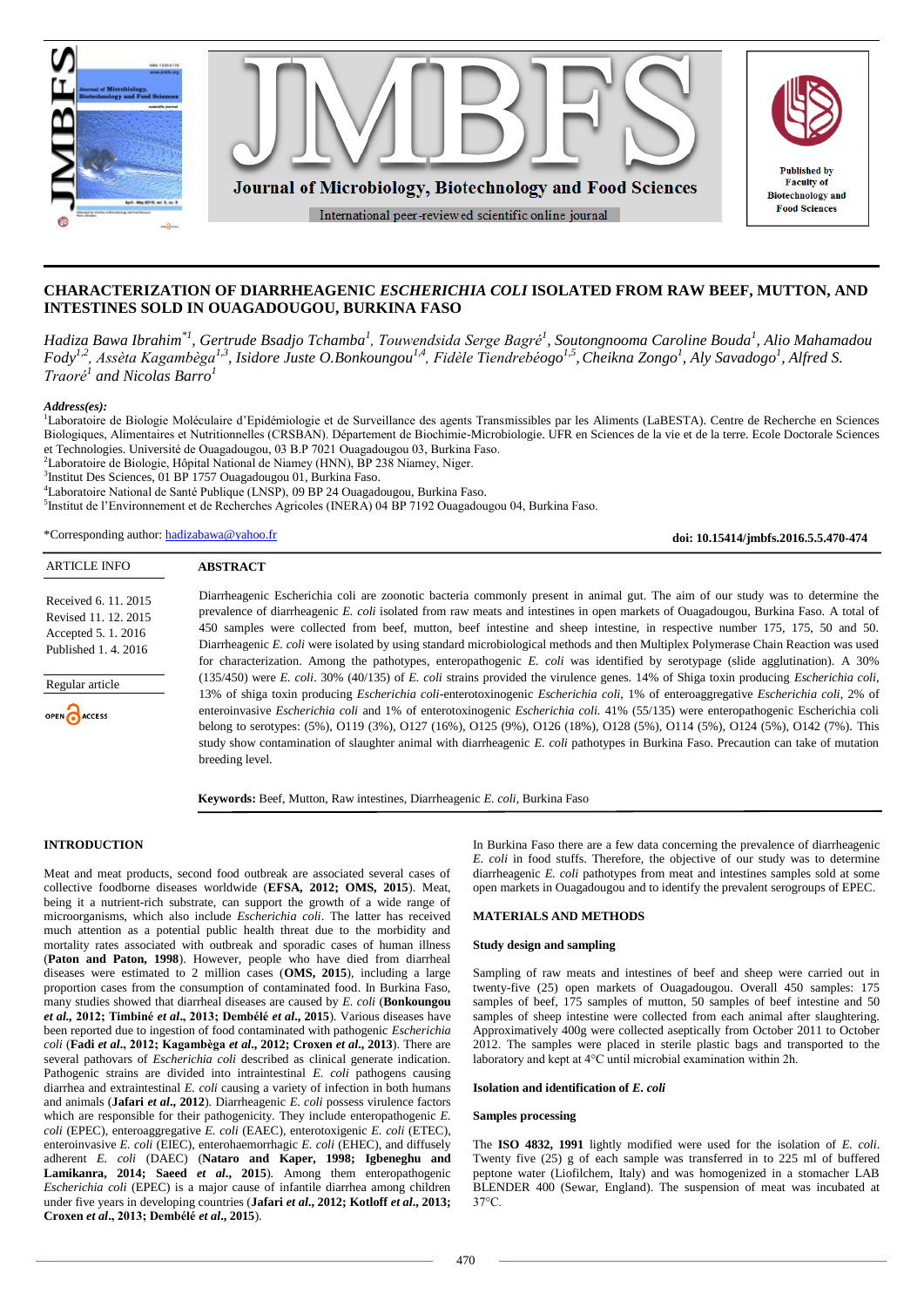### **Isolation of** *E. coli*

After 24 h of incubation two (2) loopful of pre-enrichment broth were streaked onto Eosin Methylene Blue (EMB) agar (Liofilchem, Italy) and Violet Red Bile Lactose (VRBL) agar (Liofilchem, Italy). The plates were incubated at 44 °C for 18-24 hours. Suspect *E. coli* colonies were appeared metallic green on EMB agar and as small colonies purple with a purple cloud on VRBL agar.

### **Identification of** *E. coli*

The suspect colonies were selected and streaked onto Mueller Hinton agar (Liofilchem, Italy). Confirmation was carried out by biochemical microbiology method based on negative urease (Bio-Rad, French), negative citrate (Liofilchem, Italy), positive indole (Bio-Rad, France), positive lactose (Lioflchem, Italy) and positive orthonitrophenyl-β-D-galactopyranoside (ONPG) (BioMerieux, France). The *E. coli* strains isolated were confirmed by API 20E (BioMérieux, France) system and API 20E interpretation was done by API 20E catalogue.

#### **Multiplex polymerase chain reaction (16 plex PCR)**

The 16-plex PCR was used to detect simultaneously 16 genes of 5 main pathogroups of *E. coli* (STEC, STEC-ETEC, EAEC, EIEC and ETEC) as

**Table 1** Oligonucleotides primers used for Multiplex PCR reaction

describe by **Antikainen** *et al***., (2009)**. The genes investigated and primers used are described in (Tab 1). DNA extraction was performed using heating method (**Moyo** *et al***., 2007**). A loopful of bacterial growth of Mueller Hinton agar plate was suspended in 1.5 ml of distilled sterile water. The mixture was boiled for 10 min and centrifuged for 10 min at 11337 rpm. The supernatant was collected and used in the PCR reactions. One  $(1)$   $\mu$ l of supernatant was added to 19 $\mu$ l reaction mixture containing 1U of Taq DNA polymerase (AccuPower, korea), deoxyribonucleic triphosphate (250 mM), Tris HCl (pH 9,0) (10 mM), KCl (30 mM), MgCl<sub>2</sub> (1.5 mM), and PCR primers (*escV, bfpB, stx1, stx2, LT, STIa, STI*, *invE, a*stA, *aggR, pic, uidA*, *hly, , eaeA, ipaH ent*) (100 µM) (STEC, STEC-ETEC, EAEC, EIEC, ETEC). Thermocycling conditions were as follows: 30s at 98°C, followed by 35 amplification cycles of 98°C for 30s, 62.5°C for 60s and 72°C for 90s with a final extension of 72°C for 10 min on a thermal cycler (Perkins Helmer Cetus, USA). Following PCR, the reaction products were separated to electrophoresis in (2% weight/volume) agarose gel, stained with ethidium bromide solution (Prolabo, France) and visualized under UV light (Applex, France). Reference strains (FE 102301 (*stx2, eae, escV, ent* EHEC*-hly*), FE 95562 (*stx1,* EHEC*-hly, estla, astA, uidA*), IHE 56822 (*aggR, pic, astA, uidA*), RHE 6647 (*invE, ipaH, uidA*), FE 94725 (*elt, astA*) and IHE 50246 (*uidA*)) were used in each PCR run

| Pathotype   | Target<br>gene                           | <b>radic 1</b> Ongonaciconates primers ased for manipica 1 CIV reaction<br>Primer Sequence (5'to3') | <b>PCR</b><br>product<br>size (bp) | Concentration<br>$(\mu M)$ | Reference           |  |  |
|-------------|------------------------------------------|-----------------------------------------------------------------------------------------------------|------------------------------------|----------------------------|---------------------|--|--|
| <b>STEC</b> |                                          | MP3-stx2A F:GTTTTGACCATCTTCGTCTGATTATTGAG                                                           | 324                                | 0.4                        | Müller et al., 2007 |  |  |
|             | Stx2                                     | MP3-stx2A-R:AGCGTAAGGCTTCTGCTGTGAC                                                                  |                                    | 0.4                        |                     |  |  |
|             | eaeA                                     | eae-F:TCAATGCAGTTCCGTTATCAGTT                                                                       | 482                                | 0.1                        | Müller et al., 2007 |  |  |
|             |                                          | eae-R:GTAAAGTCCGTTACCCCAACCTG                                                                       |                                    | 0.1                        |                     |  |  |
|             |                                          | MP3-escV-F:ATTCTGGCTCTCTTCTTCTTTATGGCTG                                                             | 544                                | 0.4                        | Müller et al., 2007 |  |  |
|             | $\mathit{escV}$                          | MP3-escV-R:CGTCCCCTTTTACAAACTTCATCGC                                                                |                                    | 0.4                        |                     |  |  |
|             |                                          | ent-F:TGGGCTAAAAGAAGACACACTG                                                                        | 629                                | 0.4                        | Müller et al., 2007 |  |  |
|             | ent                                      | ent-R:CAAGCATCCTGATTATCTCACC                                                                        |                                    | 0.4                        |                     |  |  |
|             | MP4-stx1A-F:CGATGTTACGGTTTGTTACTGTGACAGC | 244                                                                                                 | 0.2                                | Müller et al., 2007        |                     |  |  |
| Stx1        |                                          | MP4-stx1A-R:AATGCCACGCTTCCCAGAATTG                                                                  |                                    | 0.2                        |                     |  |  |
| <b>EAEC</b> | aggR                                     | MP2-aggR-F:ACGCAGAGTTGCCTGATAAAG                                                                    | 400                                | 0.2                        | Müller et al., 2007 |  |  |
|             |                                          | MP2-aggR-R:AATACAGAATCGTCAGCATCAGC                                                                  |                                    | 0.2                        |                     |  |  |
|             |                                          | MP2-pic-F:AGCCGTTTCCGCAGAAGCC                                                                       | 1,111                              | 0.2                        | Müller et al., 2007 |  |  |
|             | pic                                      | MP2-pic-R:AAATGTCAGTGAACCGACGATTGG                                                                  |                                    | 0.2                        |                     |  |  |
|             | invE                                     | MP2-invE-F:CGATAGATGGCGAGAAATTATATCCCG                                                              | 766                                | 0.2                        | Müller et al., 2007 |  |  |
|             |                                          | MP2-invE-R:CGATCAAGAATCCCTAACAGAAGAATCAC                                                            |                                    | 0.2                        |                     |  |  |
| <b>EIEC</b> |                                          | ipaH-F: GAAAACCCTCCTGGTCCATCAGG                                                                     | 437                                | 0.1                        | Vidal et al., 2005  |  |  |
|             | ipaH                                     | ipaH-R:GCCGGTCAGCCACCCTCTGAGAGTAC                                                                   |                                    | 0.1                        |                     |  |  |
|             |                                          | MP2-LT-F:GAACAGGAGGTTTCTGCGTTAGGTG                                                                  | 655                                | 0.1                        | Müller et al., 2007 |  |  |
| <b>ETEC</b> | elt                                      | MP2-LT-R:CTTTCAATGGCTTTTTTTTGGGAGTC                                                                 |                                    | 0.1                        |                     |  |  |
|             |                                          | MP2-astA-F:TGCCATCAACACAGTATATCCG                                                                   | 102                                | 0.4                        | Müller et al., 2007 |  |  |
|             | astA                                     | MP2-astA-R:ACGGCTTTGTAGTCCTTCCAT                                                                    |                                    | 0.4                        |                     |  |  |
|             |                                          | MP2-uidA-F:ATGCCAGTCCAGCGTTTTTGC                                                                    | 1,487                              | 0.2                        | Vidal et al., 2005  |  |  |
| E.coli      | uidA                                     | MP2-uidA-R:AAAGTGTGGGTCAATAATCAGGAAGTG                                                              |                                    | 0.2                        |                     |  |  |

**Legend.** STEC = *E. coli* producing shiga toxine, ETEC = *E. coli* enterotoxinogenic, EAEC = *E. coli* enteroaggregative, EIEC = *E. coli* enteroinvasive, PCR=polymerase chain reaction, µM=micromolaire, pb=paire de base.

### **Serotyping**

# **RESULTS AND DISCUSSION**

# **Total prevalence of** *E. coli*

EPEC serogroups were identified by slide agglutination test using nonavalent, trivalent and monovalent antisera (Bio-Rad, France) according to the method described by **Neter** *et al***., (1955)** lightly modified. The first test witness was carried out with physiological solution to check if the strain was not autoagglutinable. If not, trivalent I (O111 + O55 + O26), II (O86 + O119 + O127), III (O125 + O126 + O128) and trivalent IV (O114 + O124 + O142) antisera were used. Finally, monovalent antisera were used according to the manufacturers. Only strong agglutination occurring within 1 min was considered to be positive reaction.

Foodborne diseases are of utmost concern for public health due to their direct impact on consumer. Our study showed that 30% (135/450) among 450 samples analyzed were isolated *E. coli* (tab 2). The highest prevalence was isolated from beef with 33% (57/175), followed by mutton  $26\%$  (46/175). The same prevalence 32% (16/50) of *E. coli* was isolated from beef and sheep intestines. This high prevalence is sometimes responsible of the non-conformity of meat processing environment such as reported by many authors (**Barro** *et al***., 2007; Ilboudo** *et al***., 2010; Kagambèga** *et al***., 2012**).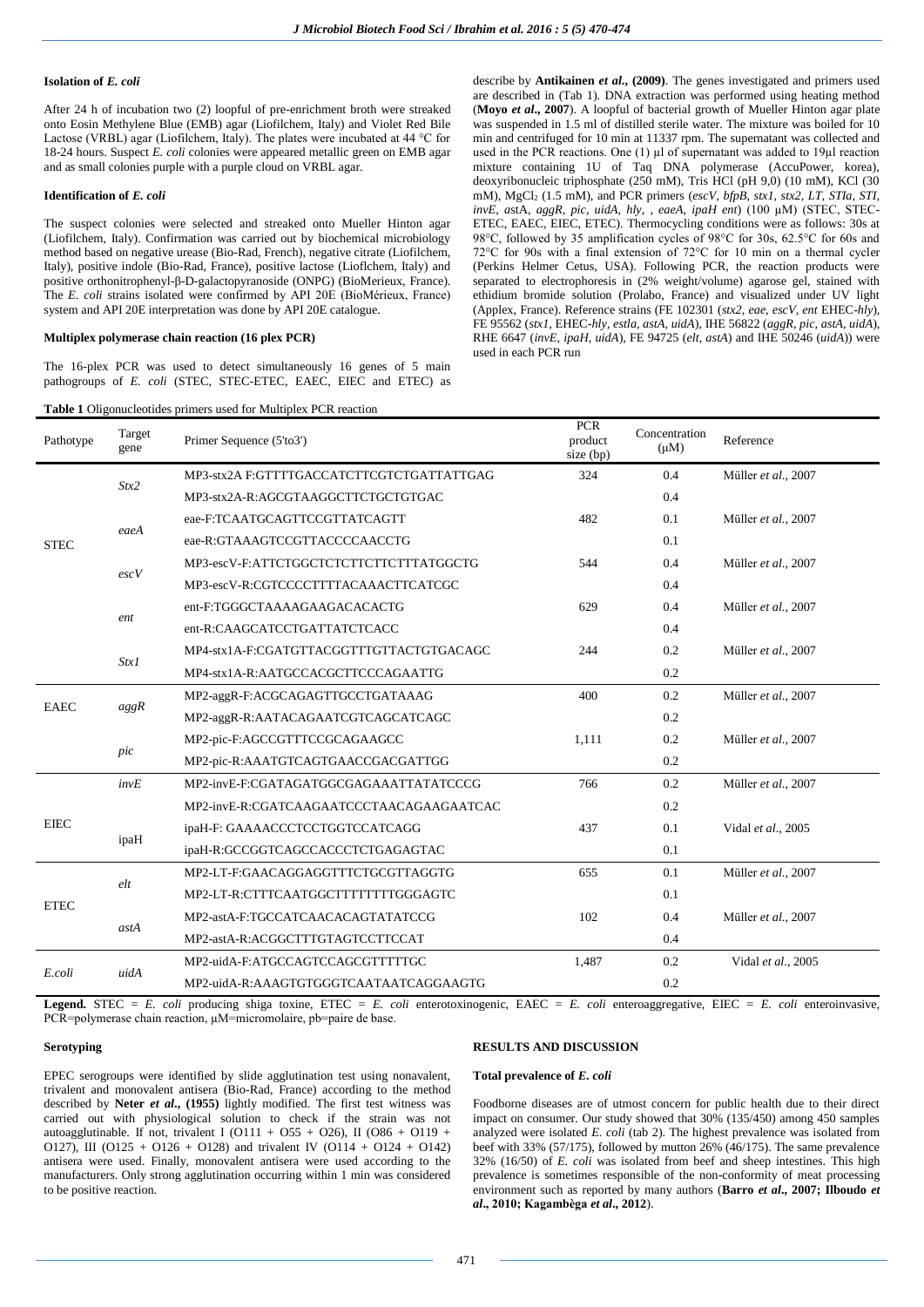| <b>Table 2</b> Prevalence of E. coli strains on meats and intestines samples |
|------------------------------------------------------------------------------|
|------------------------------------------------------------------------------|

| Samples $(n=450)$        | Number of isolates |
|--------------------------|--------------------|
| Beef $(n=175)$           | 57 (33 %)          |
| Beef intestine $(n=50)$  | $16(32\%)$         |
| Mutton $(n=175)$         | 46 (26 %)          |
| Sheep intestine $(n=50)$ | $16(32\%)$         |
| Total prevalence         | 135 (30 %)         |

# **Legend:**  $n =$  number of sample,  $% =$  percentage.

# Table 3 Prevalence of E. coli carrying different virulence genes

### Prevalence of diarrheagenic E. coli pathotypes

From 135 E. coli strains, 59% (80/135) were identified by 16 plex PCR among others 30% (40/135) E. coli strains provided the virulence genes. Five (5) E. coli pathotypes were identified: STEC 14% (18/135), STEC-ETEC 13% (17/135), EAEC 1% (1/135), EIEC 2% (3/135) and ETEC 1% (1/135) in the meat samples. The higher prevalence was observed in STEC and STEC-ETEC. The genes uidA were identified only in 30% (40/135) E. coli strains; however, they were considered like non diarrheagenic E. coli (tab 3).

| Virulence genes               |                |                          |                             |                |     |          |                |      |                |                |              |     |       |      |      |                |
|-------------------------------|----------------|--------------------------|-----------------------------|----------------|-----|----------|----------------|------|----------------|----------------|--------------|-----|-------|------|------|----------------|
| Pathotypes                    | $stx_1$        | $stx_2$                  | eae                         | escv           | ent | EHEC-hly | bfpb           | aggr | $\mathop{pic}$ | inve           | ipah         | elt | estla | estb | asta | uida           |
| Beef $(n=33)$<br>${\rm STEC}$ | ٠              | $\sqrt{2}$               | $\ensuremath{\mathfrak{Z}}$ | $\overline{4}$ |     |          |                |      |                |                |              |     |       |      |      |                |
| STEC-ETEC                     | $\tau$         | $\overline{\phantom{a}}$ | 1                           |                |     |          |                |      |                |                |              |     | 6     |      | 6    | 7              |
| <b>EAEC</b>                   |                |                          |                             |                |     |          |                |      |                |                |              |     |       |      |      |                |
| ${\rm EIEC}$                  |                |                          |                             |                |     |          |                |      |                | 1              | $\mathbf{1}$ |     |       |      |      |                |
| ${\rm ETEC}$                  |                |                          |                             |                |     |          |                |      |                |                |              |     |       | ٠    |      |                |
| Beef intestine (n=7)          |                |                          |                             |                |     |          |                |      |                |                |              |     |       |      |      |                |
| ${\rm STEC}$                  |                |                          |                             |                |     |          |                |      |                |                |              |     |       |      |      |                |
| STEC-ETEC                     | $\overline{2}$ |                          |                             |                |     |          |                |      |                |                |              |     |       |      |      | 2              |
| <b>EAEC</b>                   |                |                          |                             |                |     |          |                |      |                |                |              |     |       |      |      |                |
| ${\rm EIEC}$                  |                |                          |                             |                |     |          |                |      |                |                |              |     |       |      |      |                |
| ${\rm ETEC}$                  | ٠              |                          |                             |                |     |          | ۰              |      |                |                |              |     |       |      |      |                |
| Mutton $(n=29)$               |                |                          |                             |                |     |          |                |      |                |                |              |     |       |      |      |                |
| ${\rm STEC}$                  |                | $\overline{4}$           |                             |                |     |          |                |      |                |                |              |     |       |      |      |                |
| STEC-ETEC                     | 5              |                          |                             |                |     |          |                |      |                |                |              |     |       |      | 4    | 5              |
| ${\rm EAEC}$                  |                |                          |                             |                |     |          |                | 1    | 1              |                |              |     |       |      |      |                |
| ${\rm EIEC}$                  |                |                          |                             |                |     |          | $\mathfrak{2}$ |      |                | $\overline{2}$ |              |     |       |      |      | $\overline{2}$ |
| ${\rm ETEC}$                  |                |                          |                             |                |     |          | ٠              | ٠    |                |                |              |     |       |      | 1    | 1              |
| Sheep intestine $(n=11)$      |                |                          |                             |                |     |          |                |      |                |                |              |     |       |      |      |                |
| ${\rm STEC}$                  |                | $\sqrt{2}$               | 1                           |                |     |          |                |      |                |                |              |     |       |      |      |                |
| STEC-ETEC                     | $\overline{c}$ |                          |                             |                |     |          |                |      |                |                |              |     |       |      |      | $\mathfrak{2}$ |
| <b>EAEC</b>                   |                |                          |                             |                |     |          |                |      |                |                |              |     |       |      |      |                |
| ${\rm EIEC}$                  |                |                          |                             |                |     |          |                |      |                |                |              |     |       |      |      |                |
| <b>ETEC</b>                   |                |                          |                             |                |     |          |                |      |                |                |              |     |       |      |      |                |

**Legend:** STEC = E. coli producing shiga toxine, ETEC = E. coli enterotoxinogen, EAEC = E. coli enteroaggregative, EIEC = E. coli enteroinvasive, - = no prevalence,  $n = number of gene$ .

Otherwise, five (5) mainly pathotypes of E. coli were detected by 16 plex PCR. The stx gene is the most detected with a high prevalence of STEC. In fact, STEC is responsible for diseases in humans and animals whose clinical spectrum includes hemorrhagic colitis (HC), hemolytic uremic syndrome (HUS) and thrombotic thrombocytopenic purpura (TTP) (Nataro and Kaper, 1998).<br>Globally, the prevalence of STEC is higher in meat than other foods in Burkina Faso and other countries (Kagambèga et al., 2012; Rahimi and Nayebpour, 2012; Isibor et al., 2013; Mori et al., 2014). However, the low prevalence of ETEC, EAEC and EIEC pathotypes were recorded respectively in mutton and beef only. These results are similar to studies conducted in Senegal, Burkina Faso, Morocco and Iran (Gassama-Sow et al., 2004; Kagambèga et al., 2012; Fadi et al., 2012; Jafari et al., 2012; Sarker et al., 2013). The most important mode of transmission diarrheagenic E. coli is the contaminated meat. Person to person transmission is possible, but not frequent because there is the high

infectious dose considered as a major cause of infantile diarrheas in developing countries.

### Prevalence of enteropathogenic E. coli serogroups

41% (55/135) were identified EPEC. These EPEC belong to the 12 serogroups (0111, 026, 055, 086, 0119, 0127, 0125, 0126, 0128, 0114, 0124, and O142) with different proportions (tab 4). In all the strain isolated, the 12 serogroups were observed in beef. The most representative EPEC was the serogroup-O126 18% and the less representative was EPEC-O119 4%. 44%  $(24/55)$ , 16%  $(9/55)$ , 31%  $(17/55)$ , 9%  $(5/55)$  of beef, mutton, beef intestine and sheep intestine respectively were contaminated by EPEC.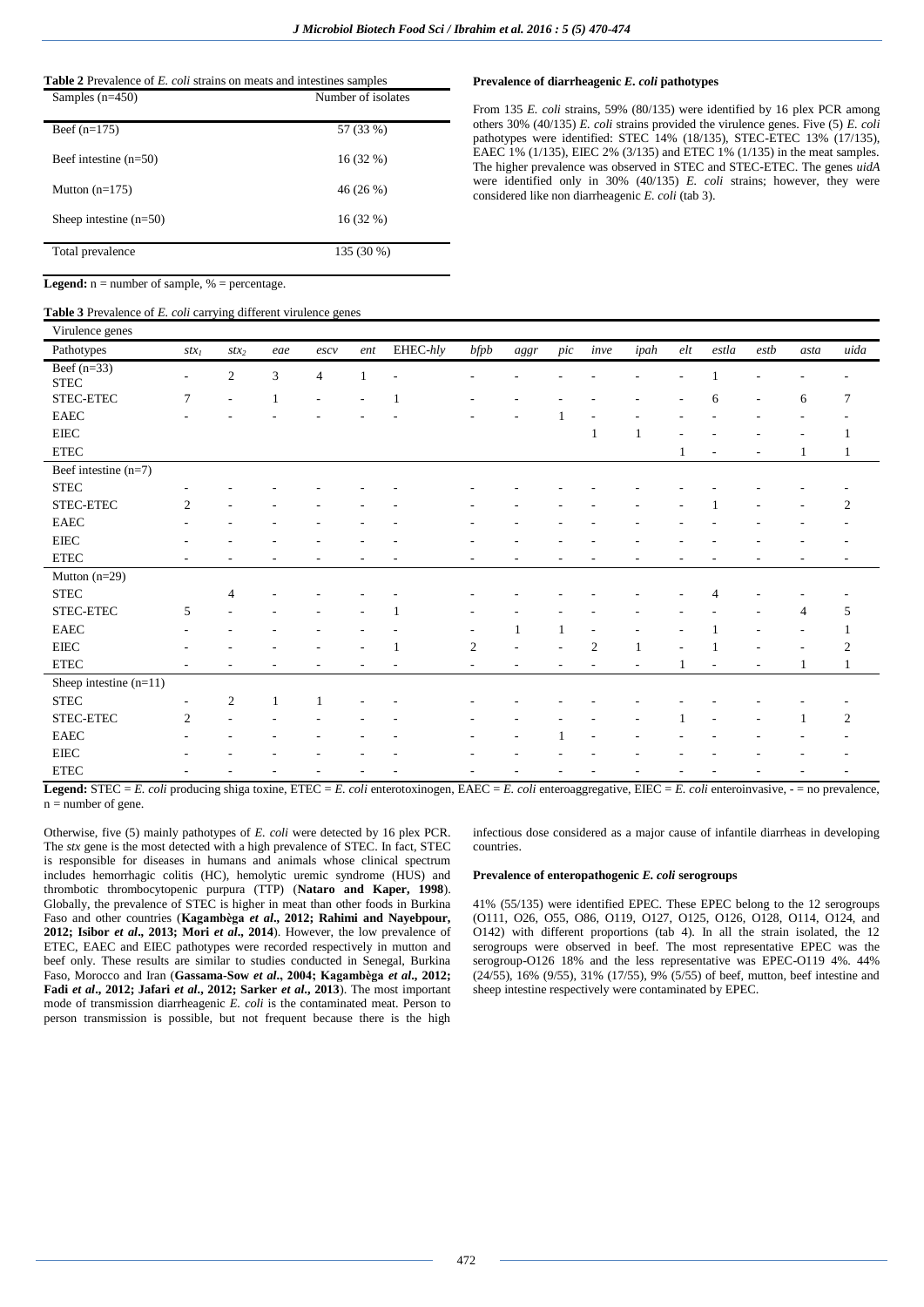#### **Table 4** Prevalence of enteropathogenic *E. coli* in the beef, sheep and intestines raw meats

|                   | Trivalent I |                          |                 | Trivalent II             |                                      |        |                          | Trivalent III |          | Trivalent IV             |          |          |          |
|-------------------|-------------|--------------------------|-----------------|--------------------------|--------------------------------------|--------|--------------------------|---------------|----------|--------------------------|----------|----------|----------|
| Samples           | O111        | O <sub>26</sub>          | O <sub>55</sub> | O86                      | O127<br>O125<br>O126<br>O128<br>O119 |        | O114                     | O124          | O142     | <b>Total EPEC</b>        |          |          |          |
| Beef              | $1(2\%)$    | $1(2\%)$                 | 3(5%)           | $1(2\%)$                 | $1(2\%)$                             | 4(7%)  | 2(4%)                    | 5(9%)         | 2(4%)    | $1(2\%)$                 | $1(2\%)$ | 2(4%)    | 24(44%)  |
| Beef intestine    | $1(2\%)$    | $\overline{\phantom{a}}$ |                 |                          |                                      | ٠      | $1(2\%)$                 | 2(4%)         | ٠        | 2(4%)                    | 2(4%)    | $1(2\%)$ | 9(16%)   |
| Mutton            | $1(2\%)$    | 2(4%)                    | 2(4%)           | 2(4%)                    | $1(2\%)$                             | 5(9%)  | 2(4%)                    | 2(4%)         |          |                          |          | $\sim$   | 17(31%)  |
| Sheep intestine   | $\sim$      | $1(2\%)$                 | $1(2\%)$        | $\overline{\phantom{a}}$ |                                      |        | $\overline{\phantom{a}}$ | 1(2%)         | $1(2\%)$ | $\overline{\phantom{a}}$ | ٠        | $1(2\%)$ | 5(9%)    |
| <b>Total EPEC</b> | 3(5%)       | 4(7%)                    | 6(11%)          | 3(5%)                    | 2(4%)                                | 9(16%) | 5(9%)                    | 10(18%)       | 3(5%)    | 3(5%)                    | 3(5%)    | 4(7%)    | 55(100%) |

**Legend**:  $=$  none, EPEC = enteropatogenic *E. coli*,  $%$  = percentage

EPEC identified in raw meats and intestines from the open market shown different proportions in this study. This pathogroup was isolated in several similar studies (**Kagambèga** *et al***., 2012; Fadi** *et al***., 2012; Mori** *et al***., 2014**) from raw meats. The prevalence of EPEC is highest and are most isolated from human than foods and animal, but the transmission of this pathogen to human occurs through various mechanism: consumption of contaminated ground meat and drinking unpasteurized milk (**Kagambèga** *et al***., 2012; Isibor** *et al***., 2013; Bagré** *et al***., 2014**); consumption contaminated water, vegetables and juice (**Isibor** *et al***., 2013; Bsadjo Tchamba** *et al***., 2014**). The slaughtering and the transformation are the step of production generally considered as trunks of risk in frame of the prevention of EPEC that contaminated the meat (**Cohen and Karib, 2006**). According to several authors, EPEC constitutes the first cause of diarrhea in infant and child less than five years old in Burkina Faso (**Bonkoungou** *et al***., 2012; Dembélé** *et al***., 2015**), and other authors **Croxen** *et al***., (2013); Igbeneghu and Lamikanra, (2014); Saeed** *et al***., (2015)**.

A high proportion of STEC, STEC-ETEC and EPEC strains were obtained in this study from beef and mutton raw meats and intestines considering these animals as potential zoonotic reservoir of STEC, STEC-ETEC and EPEC. Prevent cross contamination in food preparation areas by thoroughly washing hands, counters, cutting boards, and utensils after they touch raw meat. Knowledge of transmission routes and vehicles allows consumers to be educated on reducing risky behavior that can decrease their risk for infection.

## **CONCLUSION**

The current study confirms the presence of DEC strains in beef and mutton. Also cross contamination by contact with areas of selling previously contaminated with raw meat and contact with the raw meat itself can lead a factor risk for consumers. The preventives measures must be integrated in the slaughterhouse and in the nice practices of hygiene of production. The prevalence of virulent *E. coli* indicated risk exposure of the population.

**Acknowledgements:** The authors are grateful to the French Government for their financial support, and all meat sellers to their cooperation for samples collection.

### **REFERENCES**

Antikainen, J., Tarkka, E., Haukka, K., Siitonen, A., Vaara, M., Kirveskari, J. (2009). New 16 plex PCR method for rapid detection of diarrheagenic *Escherichia coli* directly from stool samples. *European Journal of Clinical Microbiology and Infectious Diseases*. 28, 899-908.

Bagré, TS., Kagambèga, A., Bawa, I. H., Bsadjo Tchamba, G., Dembélé, R., Zongo, C., Savadogo, A., Aggad, H., Traoré, AS., Barro, N. (2014). Antibiotic susceptibility of *Escherichia coli* and *Salmonella* strains isolated from raw and curds milk consumed in Ouagadougou and Ziniaré, Burkina Faso. *African Journal of Microbiology Research*. 8, 1012-1016.

Barro, N., Gamene, A. A., Itsiembou, Y., Sawadogo, A., Nikiema, A. P., Ouattara, C. A. T., De Souza, C. A, Traoré, A.S. (2007). Street vended foods improvement: Contamination Mechanisms and Application of Food Safety Objective Strategy. *Critical Review*: *Pakistan Journal of Nutrition*. 6, 1-10.

Bonkoungou, I. J. O., Lienemann, T., Martikainen, O., Dembele, R., Sanou, I., Traore, A. S., Siitonen, A., Barro, N., Haukka, K. (2012). Diarrhoeagenic *Escherichia coli* detected by 16 plex PCR in children with and without diarrhea in Burkina Faso. *Clinical Microbiology and Infection.* 18, 901-906.

http://dx.doi.org/10.1111/j.1469-0691.2011.03675.x

Bsadjo Tchamba, G., Bawa, I. H., Nzouankeu, A., Bagré, T. S., Dembélé, R., Bonkoungou, I. J. O., Zongo, C., Savadogo, A., Traoré, A. S., Barro, N. (2014). Occurrence and antimicrobial susceptibility of *Escherichia coli* and *Salmonella* 

spp. isolated from "zoom-koom*"* beverage and ice in Ouagadougou, Burkina Faso. *African Journal of Microbiology Research.* 8, 3243-3249.

Cohen, N., Karib, H. (2006). Risque hygiénique lié à la présence des *Escherichia coli* dans les viandes et les produits carnés: Un réel problème de santé publique? *Les Technologies de Laboratoire - N°1.* Correspondance: Email adresse:nozha.cohen@pasteur.ma, 4-9.

Croxen, M. A., Law, R. J., Scholz, R., Keeney, K. M., Wlodarska, M., Finlay, B. B. (2013). Recent Advances in Understanding Enteric Pathogenic *Escherichia coli. Clinical Microbiology Reviews.* 26, 822-880.

Dembélé, R., Bonkoungou, I. J. O., Konaté, A., Bsadjo-Tchamba, G., Bawa, I. H., Bako, E., Bagré, T. S., Kagambèga, A., Zongo, C., Traoré, A. S., Barro, N. (2015). Serotyping and antibiotic resistance of enteropathogenic *Escherichia coli* and *E. coli* O157 isolated from diarrheal children in rural area of Burkina Faso. *African Journal of Microbiology Research.* 9, 1053-1059.

European Food Safety Authority. (2012). EFSA guidelines. Rapport conjoint de l'EFSA et le Centre européen de prévention et de contrôle des Maladies (ECDC) sur la résistance aux antimicrobiens chez les bactéries zoonotiques affectant l'homme, l'animal et l'alimentation. 20p. l'alimentation

http://www.efsa.europa.eu/de/efsajournal/ consulted 22 /12/2012 at 4h 58 AM.

Fadi, E. E., Rahal, E. A.*,* Sleiman, F. T., Abdelnoor, A. M. (2012). Identification of Virulence Genes among Antibacterial-Resistant *Escherichia coli* isolated from Poultry. *Advenced Studies In Biology.* 8, 385-396.

Gassama-Sow, A., Aidara, A., Chainier, D., Denis, F., Ploy, M. C. (2004). Integron-associated antimicrobiotic resistance in enteroaggregative and enteroinvasive *Escherichia coli*. *Microbial Drug Resistance* 10, 27-29.

Igbeneghu, O. A., Lamikanra, A. (2014). Multiple-Resistant Commensal *Escherichia Coli* from Nigerian Children: Potential Opportunistic Pathogens. *Tropical Journal of Pharmaceutical Research.* 13, 423-428.

http://dx.doi.org/1O.4314/TJPR.V13i3.17

Ilboudo, A. J., Savadogo, A., Barro, N., Seydi, M., Traore, A. S. (2010). Qualité Microbiologique de La Viande Utilisée en Restauration Collective: Cas des Restaurants Universitaires de Ouagadougou, Burkina Faso. Revue de *Microbiologie. Industrielle Sanitaire et Environnementale.* 4, 99-113.

International Standard Organization. (1991). ISO 4832. Microbiologie-Directives générales pour le dénombrement des coliformes-Méthode par comptage des colonies. AFNOR. 5p.

Isibor, J. O., Ekundayo, A. O., Ohenhen, R. E., Orhue, P. O. (2013). *Escherichia coli* O157:H7- Prevalence and Risk Factors of Infection in Edo State, Nigeria. *American Journal of Research.* 1, 35-49.

Kagambèga, A., Martikainen, O., Lienemann, T., Siitonen, A., Traoré, AS., Barro, N., Haukka, K. (2012). Diarrheagenic *Escherichia coli* detected by 16 plex PCR in raw meat and beef intestines sold at local markets in Ouagadougou, Burkina Faso. *International Journal of Food Microbiology.* 153, 154-158.

Kotloff, K. L., Nataro, J. P., Blackwelder, W., Nasrin, D., Farag, T. (2013). Burden and aetiology of diarrhoeal disease in infants and young children in developing countries: a prospective, case-control study. *Global Enteric Multicentre Study*: 382, 209–222.

Mori, L., Perales, R., Rodríguez, J., Shiva, C., Koga, Y., Choquehuanca1, G., Palacios, C. (2014). Molecular Identification of Shiga-Toxin Producing and Enteropathogenic *Escherichia coli* (STEC and EPEC) in Diarrheic and Healthy Young Alpacas. *Advances in Microbiology.* 4, 360-364.

http://dx.doi.org/10.4236/aim.2014.47043

Moyo, S. J., Maselle, S. Y., Matee, M. I., Langeland, N., Mylvaganam, H. (2007). Identification of diarrheagenic *Escherichia coli* isolated from infants and children in Dar es Salaam, Tanzania. *BMC Infectious Diseases.* 7, 1-7.

Müller, D., Greune, L., Heusipp, G., Karch, H., Fruth, A., Tschäpe, H., Schmidt, H. A. (2007). Identification of unconventional intestinal pathogenic *Escherichia coli* isolates expressing intermediate virulence factor profiles by using a novel